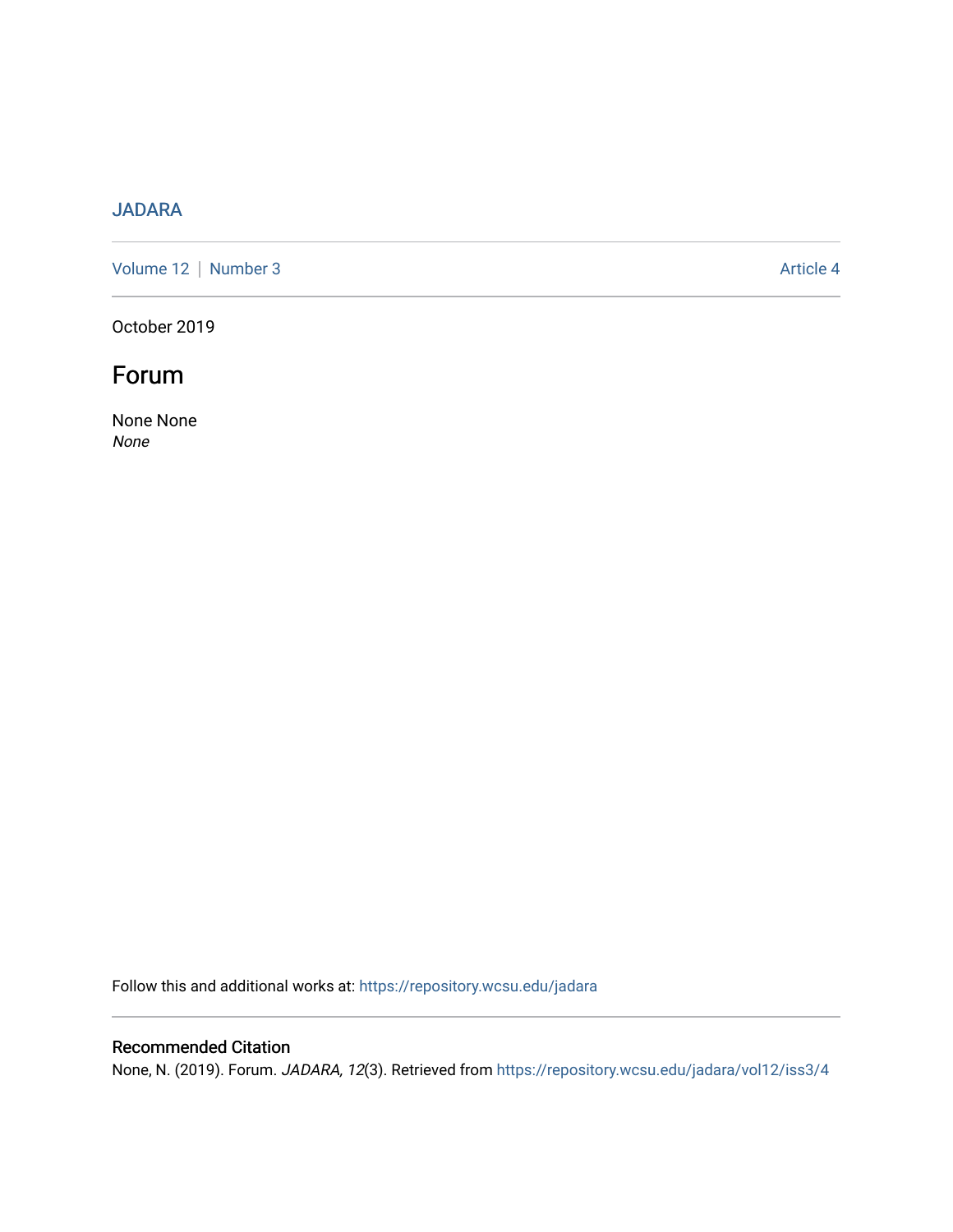None: Forum

# FORUM

Since the writing of the article, "Violation of Constitutional Rights: The Language Impaired Person and the Miranda Warnings" by McCay Vernon, Ph.D. and Joan Coley (JRD, 11:4, April 1978), Judge E. Mackall Childs has made a decision in the Barker Case (State of Maryland vs. David A. Barker, Circuit Court of Anne Arundel County Criminal Numbers 17,995 & 19,518). Judge Childs found that the written and the signed presentation of the Miranda Warnings were an insufficient communication of these rights to a prelingually deaf person of Mr. Barker's educational and linguistic limitations. In essence this means the confessions were obtained involuntarily. Thus, they are not ad missible as evidence. This is a crucial precedent-setting decision.

McCay Vernon, Ph.D.

The Center of Deafness at California State University, Northridge has made available to the Journal abstracts of projects completed by participants in the National Leadership Training Program during the 1976-77 and 1977-78 years. We are listing the project titles below. Abstracts are on file with ADARA and any member wishing a copy of one or more abstracts may make the request to the Home Office. Additional information may also be obtained from:

> G. Earl Sanders, Administrator NLTP, Center of Deafness California State University, Northridge Northridge, California 91330

### 1976-77 Project Titles

- A Comparative Study of the Attitudes of Elementary Children in Integrated and Nonintegrated Settings Toward Hearing-Impaired Children
- A Survey of Driver's Education, Training, and Licensing of Hearing Impaired Students Attending California State University, North ridge (CSUN)
- A Survey of DAWNERS What Happened in their Areas Since 1970, 1971, and 1972?

Supplemental Security Income and the Deaf

Institutional and Facility Mental Health Services to Deaf Persons

Hearing-Impaired Students' Perceptions of Support Services

The Educational and Family Backgrounds of Deaf Students Attending California State University at Northridge

A Study of Self-Concept in Deaf Students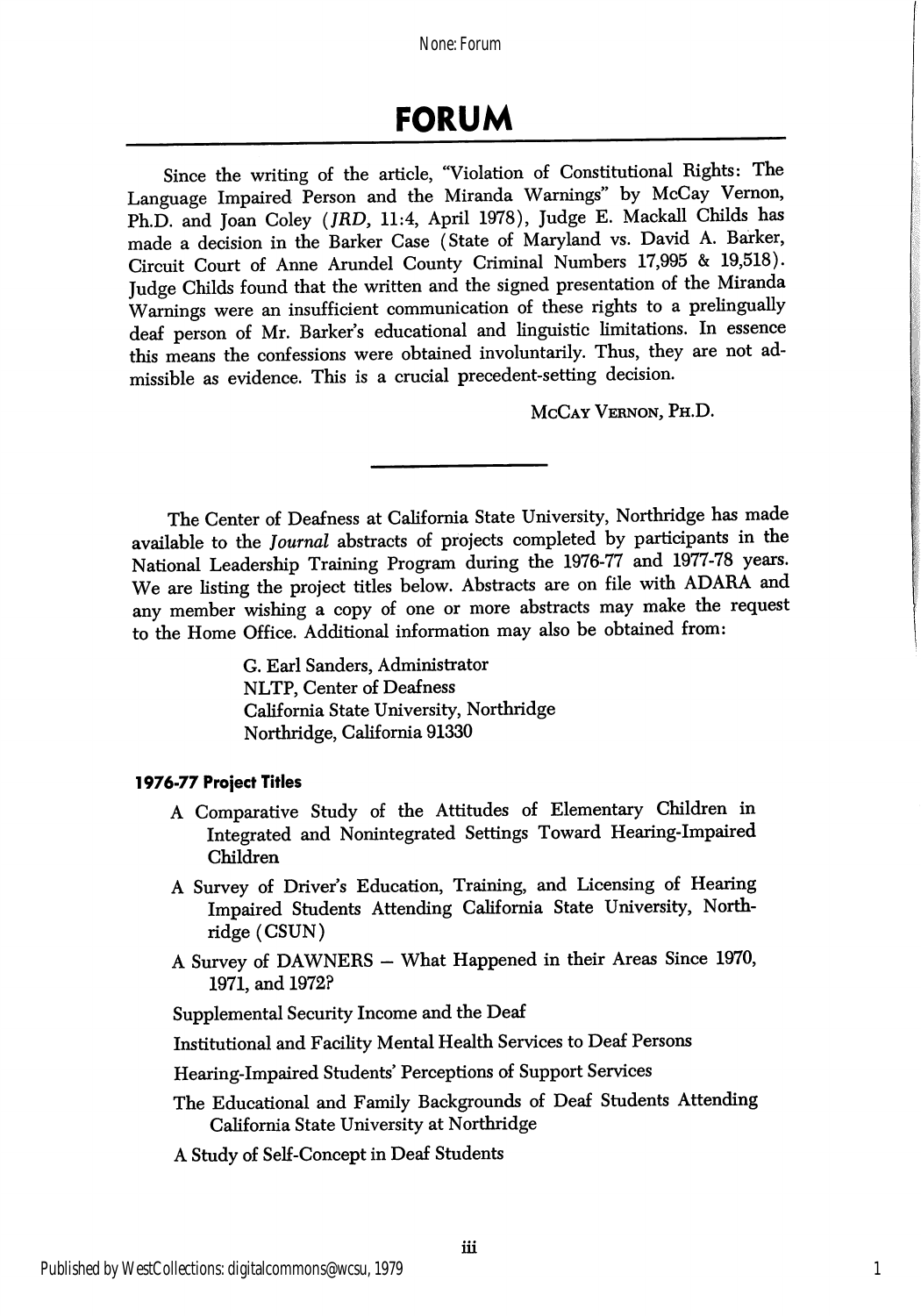- Guidelines for Establishing Effective Evaluation Procedures for Teach ers of the Deaf in Day-Class Programs
- A Study of State Certification Requirements for Teachers of the Deaf and their Relationship to the Certification Standards of the Council on Education of the Deaf
- Prioritization of Daily Activities by Rehabilitation Counselors with the Deaf in California
- A Study of Factors Which Affect the Attitudes of Parents of Young Deaf and Hard-of-Hearing Children Toward Their Child's Education
- Hands Off Our Hands, Please: A Case for Ameslan in the English Classroom
- Collective Bargaining Organizations at Public Residental Schools for the Deaf
- Attitudes of Hearing Parents of Hearing Children, at the Elementary Level, Concerning the Integration of Deaf Classmates into their Child's Classroom
- The Development of the Sign Language Interpreter System in the United States

#### 1977-78 Project Titles

Costs and Decision-Making in Selected Deaf-Blind Programs

- A Center for the Hearing Impaired in Southeastern Wisconsin
- Burnout In Teachers of the Sensorily Impaired, Multiply Handicapped; An Exploratory Study
- Public Law 94-142: A Catalyst for Change for Residential Schools for the Deaf
- A Survey: Policies Regarding the Awarding of Diplomas to Deaf State Residential School Graduates
- A Survey: Deaf Adult Interest in Adult Education in North Dakota and Present Services Provided
- The Identification of Administrative Problems in Residential Schools for the Deaf in the United States
- A Replication of a Study of Deaf Students' Perceptions of Services Provided by Support Services for Deaf Students at California State University, Northridge
- A Study of Alignment with Public Law 94-142 by Residential Schools and Programs Serving Multihandicapped Deaf Students
- A Study of Third/Fourth Year Medical School Students' Knowledge of Deafness
- A Study of the Effectiveness of the Discrepancy Approach in the Evaluation of Competency-Based Teacher Education Programs